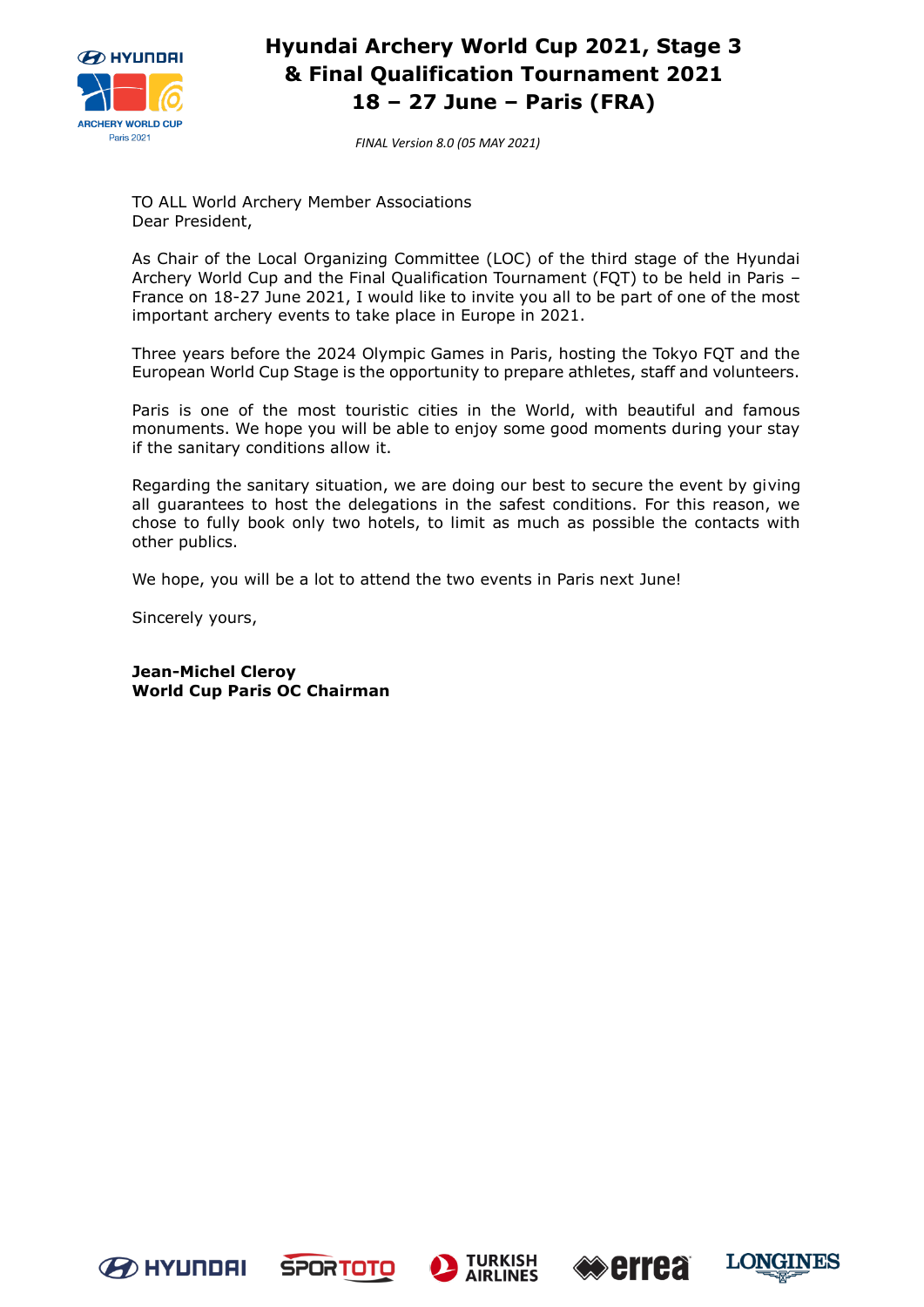

*FINAL Version 8.0 (05 MAY 2021)*

### **Important Dates :**

Please find enclosed information regarding the details of this event and how to complete registration. To register participation, please complete all the necessary sections in WAREOS within the deadlines listed below:

Summary of deadlines:

| • Start date for online registration WAREOS | 2 March 2021         |
|---------------------------------------------|----------------------|
| • Preliminary Entries                       | <b>18 March 2021</b> |
| • Final Entries                             | 28 May 2021          |
| • Extra penalty starting date               | 15 June 2021         |
| • Hotel Reservation 50% account             | 02 April 2021        |
| • Transportation                            | 02 April 2021        |
| • Visa Support                              | 14 May 2021          |
| • Final Hotel Reservation & Payment         | 14 May 2021          |
| • Full refund cancellation deadline         | 15 April 2021        |

Looking forward to welcoming you in Paris, France.

### **FQT PRELIMINARY PROGRAMME VENUE : Charléty Stadium**

Address : 99 boulevard Kellermann - 75013 PARIS (South East of Paris)

| 17 June 2021            | <b>Arrival of participants</b>                                                   |
|-------------------------|----------------------------------------------------------------------------------|
| Thursday                | Practice field and local transport available                                     |
| 18 June 2021<br>Friday  | <b>Official Practice</b><br>Equipment Inspection<br><b>Team Managers Meeting</b> |
| 19 June 2021            | Men's Team Qualification, Elimination and Finale                                 |
| Saturday                | (Recurve)                                                                        |
| 20 June 2021            | <b>Women's Team Qualification, Elimination and Finale</b>                        |
| Sunday                  | (Recurve)                                                                        |
| 21 June 2021            | <b>Individual Elimination and Finale</b>                                         |
| Monday                  | (Recurve)                                                                        |
| 22 June 2021<br>Tuesday | <b>Departure of teams</b>                                                        |









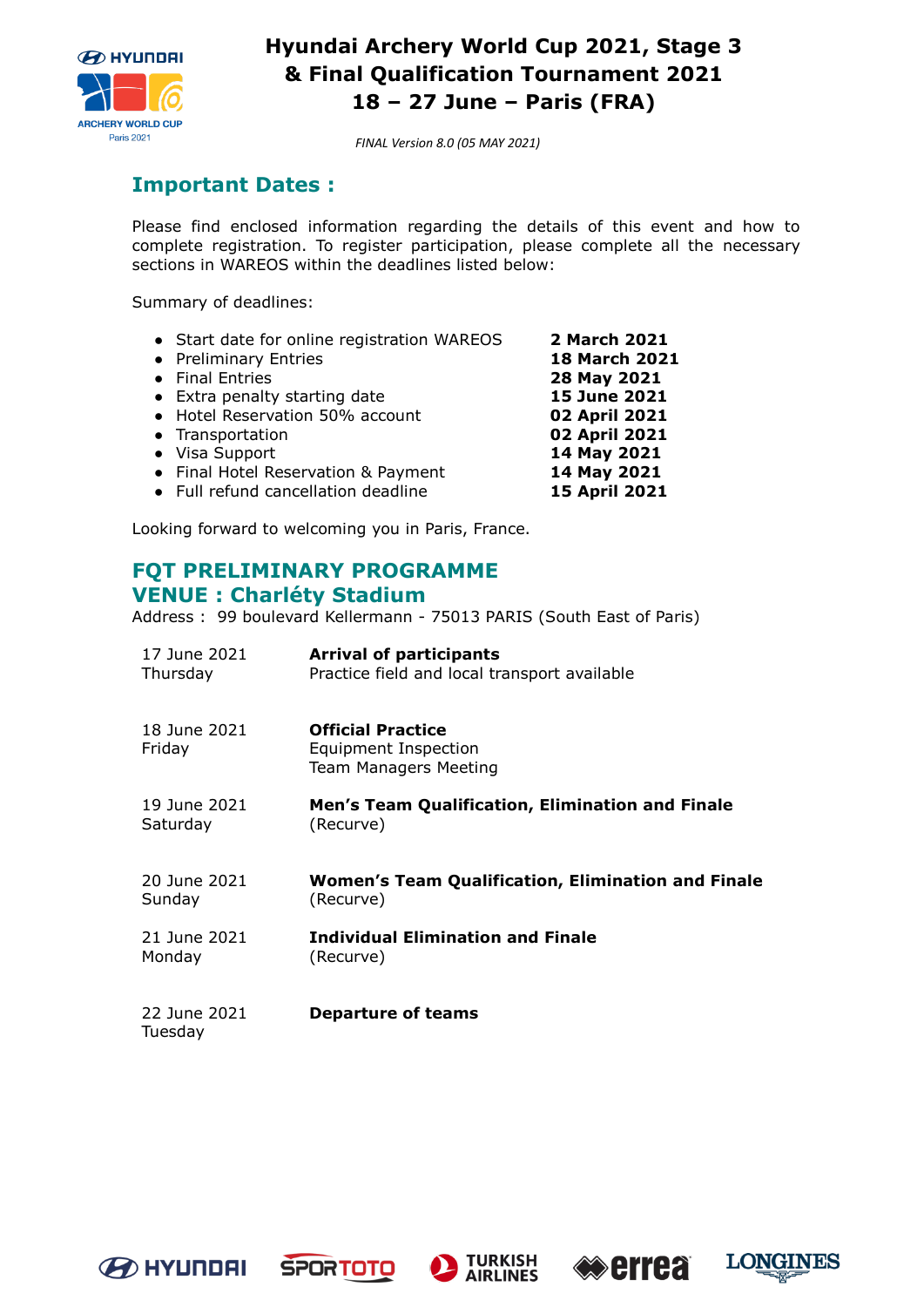

*FINAL Version 8.0 (05 MAY 2021)*

# **WORLD CUP PRELIMINARY PROGRAMME**

### **VENUE : Charléty Stadium**

Address : 99 boulevard Kellermann - 75013 PARIS (South East of Paris)

- 20 June 2021 Sunday **Arrival of participants** Practice field and local transport available 21 June 2021 Monday **Official Practice**  Equipment Inspection Team Managers Meeting 22 June 2021 Tuesday **Qualification Round**  (Recurve and Compound) 23 June 2021 Wednesday **Individual Eliminations Team Eliminations** (Recurve and Compound) 24 June 2021 **Thursday Individual Eliminations Team Eliminations** (Recurve and Compound) 25 June 2021 Friday **Mixed Team Eliminations** (Recurve and Compound) 26 June 2021 **Saturday Finals – Compound**  27 June 2021 **Finals – Recurve**
- 28 June 2021 Monday **Departure of teams**

**NOTE:** This preliminary programme is subject to change according to participation and TV requirements. All changes will be published and distributed in good time.



Sunday







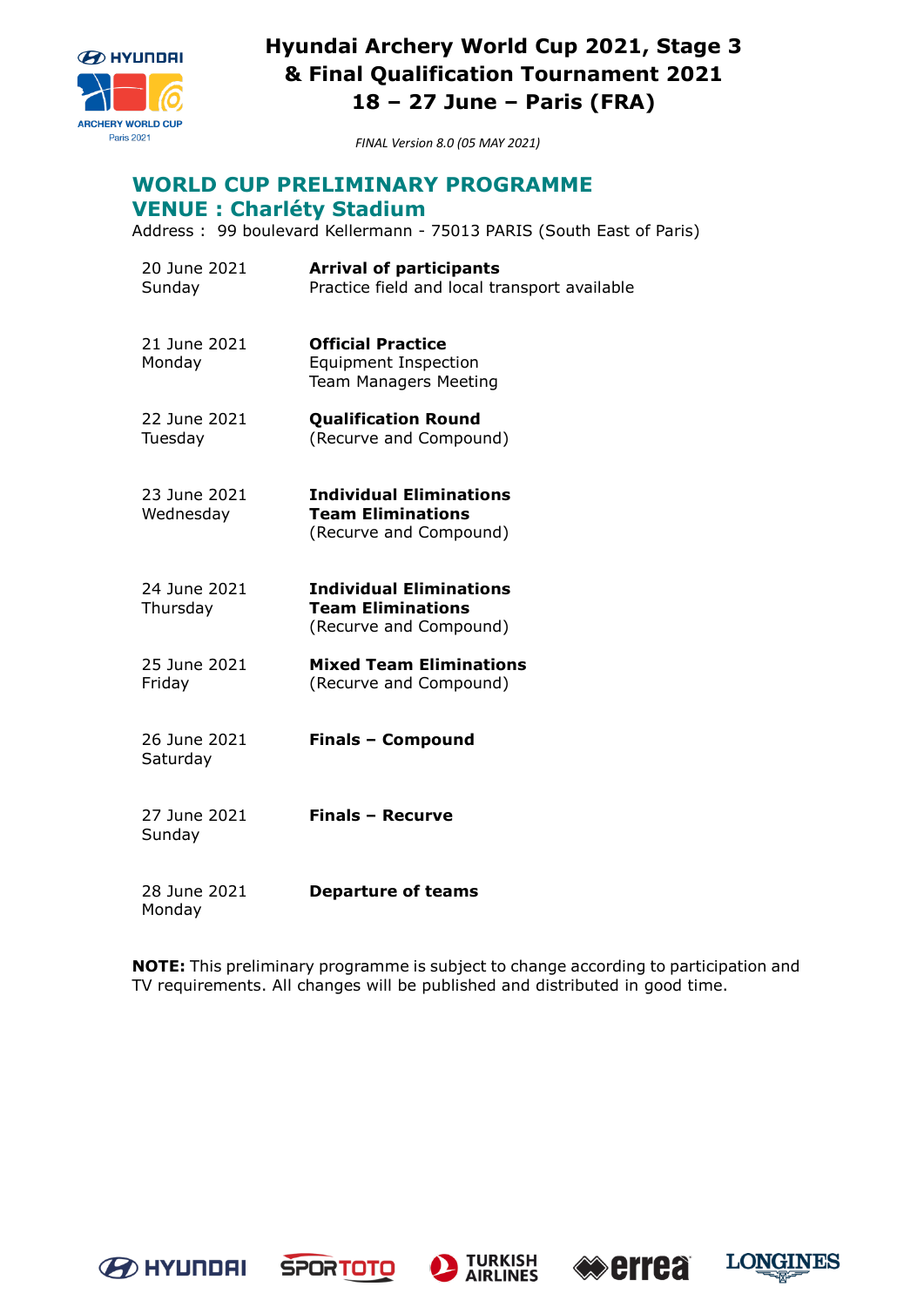

*FINAL Version 8.0 (05 MAY 2021)*

### **PRELIMINARY & FINAL REGISTRATION**

All entries, accommodation reservations, transport needs, flight arrival/departure information and visa invitation letter requests are to be completed using WAREOS.

The World Archery Online Registration System (WAREOS) at [https://extranet.worldarchery.sport](https://extranet.worldarchery.sport/) now handles the entire registration process for this event. No entry forms, hotel reservations or transportation forms will be accepted; all information must be entered into WAREOS.

Member associations can login to WAREOS at [https://extranet.worldarchery.sport](https://extranet.worldarchery.sport/) with the username and password assigned by World Archery. After entering WAREOS, selecting the event from the list will allow a member association to register their athletes. Select/press the "Entries" button to see the list of categories in the event. Select/press the "category" to enter the athlete and official numbers/details participating for that event. A WAREOS User Manual can be downloaded in PDF format (English) upon login.

Contact Ms Cécile Tosetti (ctosetti@archery.sport) in the World Archery Office with any questions regarding **technical problems on WAREOS**. For any question regarding the organization of the event (transport, accommodation, meals etc.) please contact **directly the LOC**.

A maximum number of 4 athletes per country can be registered into each category of the event. Preliminary entries should be completed using WAREOS.

Start date for online registration using WAREOS **2 March 2021**  End of Preliminary registration using WAREOS: **18 March 2021** End of Final registration using WAREOS: **28 May 2021**

Please respect the stated deadlines.

Member Associations can only use WAREOS to make any changes or amendments to entries and will be able to do so at any time. An email will automatically notify the Organizing Committee and Member Association of any changes made in WAREOS.

Any changes that are made after the deadlines specified or if entries differ by more than **4** athletes from the preliminary entries, the following penalty fees will automatically be applied.

| <b>Penalty fees to be paid to Organizing Committee:</b>                                          | Cost (EUR):          |
|--------------------------------------------------------------------------------------------------|----------------------|
| Entries made after the entry deadline dates (late entries)                                       | 45 per entry         |
| If final entries differ from the preliminary entries by more<br>than 4 athletes/officials.       | <b>140</b> per entry |
| When no preliminary entries were made before the deadline<br>date but then submit final entries. | <b>140</b> per entry |









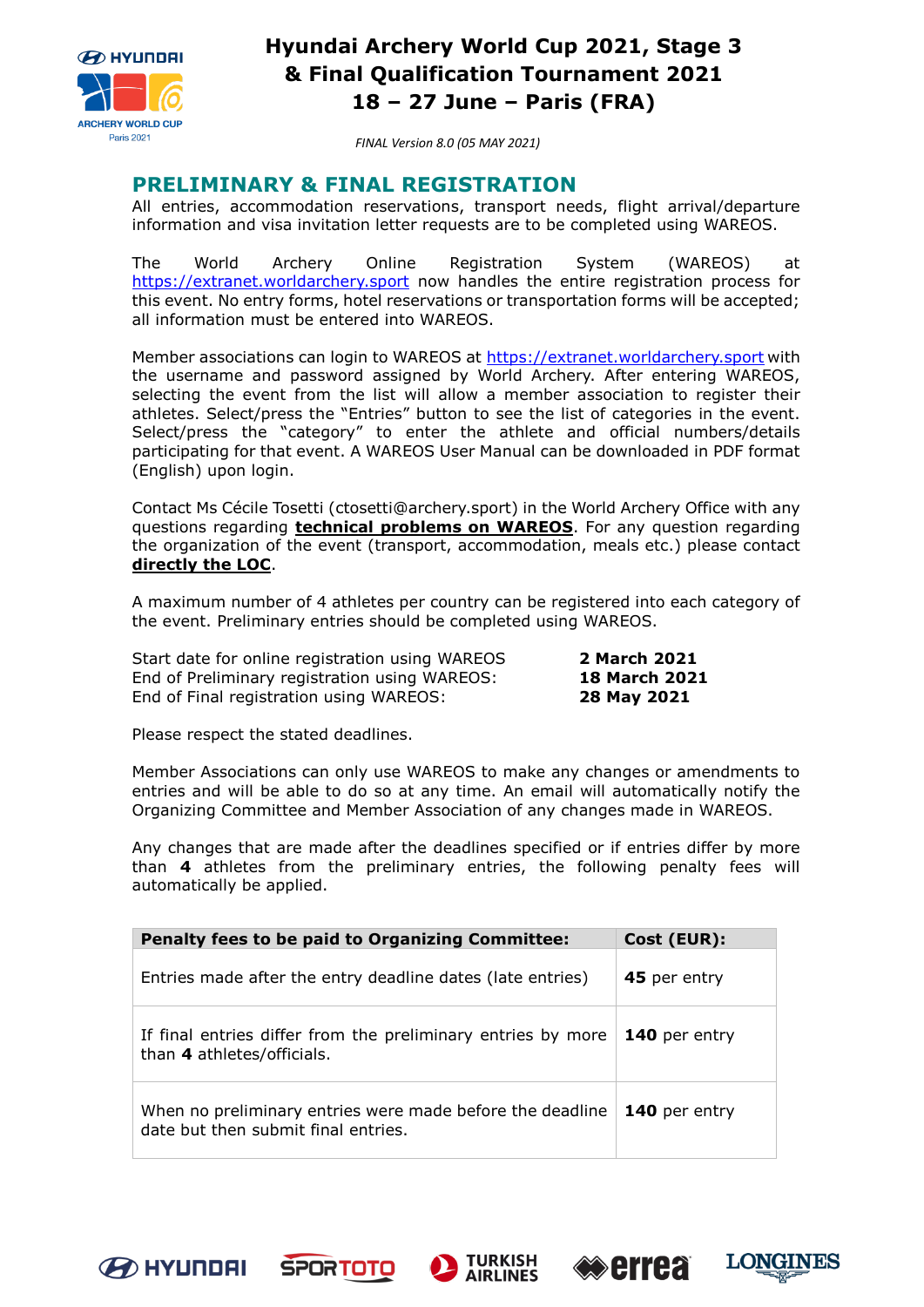

*FINAL Version 8.0 (05 MAY 2021)*

| <b>Penalty Fee to be paid to World Archery:</b>                                                                                                                        | Cost (CHF):    |
|------------------------------------------------------------------------------------------------------------------------------------------------------------------------|----------------|
| Lost accreditation.                                                                                                                                                    | 30 each        |
| Changes made to the athlete and/or team official names<br>after the final entry deadline date and within 3 days prior to<br>the start of the event (very late entries) | 50 each change |

**NOTE:** CHF currency exchange rates will be those on the date of the event.

Member Associations that have penalty fees outstanding from 2020 will need to have paid these penalty fees before being eligible to enter and compete.

Any entries received less than 3 days before the team managers meeting for a Hyundai Archery World Cup or World Championships will be refused if no preliminary entry and/or final entry are made prior. This decision cannot be appealed by the teams and is fully compliant with the current World Archery rules, article 3.7.1.2. Entries received after the deadlines, are subject to penalties as clearly stated in the rule book and the invitation documents of World Cups and World Championships. A Member Association that has made final entries in WAREOS and does not participate will be invoiced for the number of entries entered in the system, unless they have informed World Archery and the Organizing Committee in writing at least one week prior to the event that they are unable to attend.

### **ACCOMMODATION & GENERAL INFORMATION**

To ensure safety and security of the event, the LOC as decided to book one hotel for exclusive use and work to make a health bubble.

### **Due to the sanitary restrictions, all team MUST book their accommodation through the organizing committee.**

The hotel is a 3 stars hotels, recently renovated, answering to all requests of professional athletes.

You will enjoy its services, locations, & design during all your stay.

To respect all the measures, the organization reserve the right to book only one hotel for your stay.

### **The event is exempt by the French government of quarantine measures for delegations from any country, even outside the European Community.**

### **Ibis Paris Porte d'Orléans\*\*\***

#### **[Website](https://www.booking.com/hotel/fr/ibis-paris-porte-d-orleans.en-gb.html?aid=356980&label=gog235jc-1DCAsoTUIaaWJpcy1wYXJpcy1wb3J0ZS1kLW9ybGVhbnNIDVgDaE2IAQGYAQ24ARfIAQ_YAQPoAQH4AQKIAgGoAgO4AoTPuIEGwAIB0gIkOTA5NDU4NTEtM2MxMC00ZTk0LTg5NjctMTNiYjc5MTIyNjFl2AIE4AIB&dist=0&group_adults=2&group_children=0&lang=en-gb&no_rooms=1&room1=A%2CA&sb_price_type=total&soz=1&type=total&lang_click=other;cdl=fr;lang_changed=1)**

*The Ibis Paris Porte d'Orléans is one of the largest hotels near the competition venue. You will enjoy comfortable rooms & homemade food in the French Capital.*

| • Single Room price: | EUR 193.00 per room |
|----------------------|---------------------|
| - ''' - '            | F115.222.2          |

- Double/Twin Room price: EUR 298.00 per room ● Board plan: Full Board : Breakfast & Dinner – Lunch will be
- 
- Check-in from 12:00 hrs.
- Late check-out 12:00 hrs.









served at the venue (including in the price)

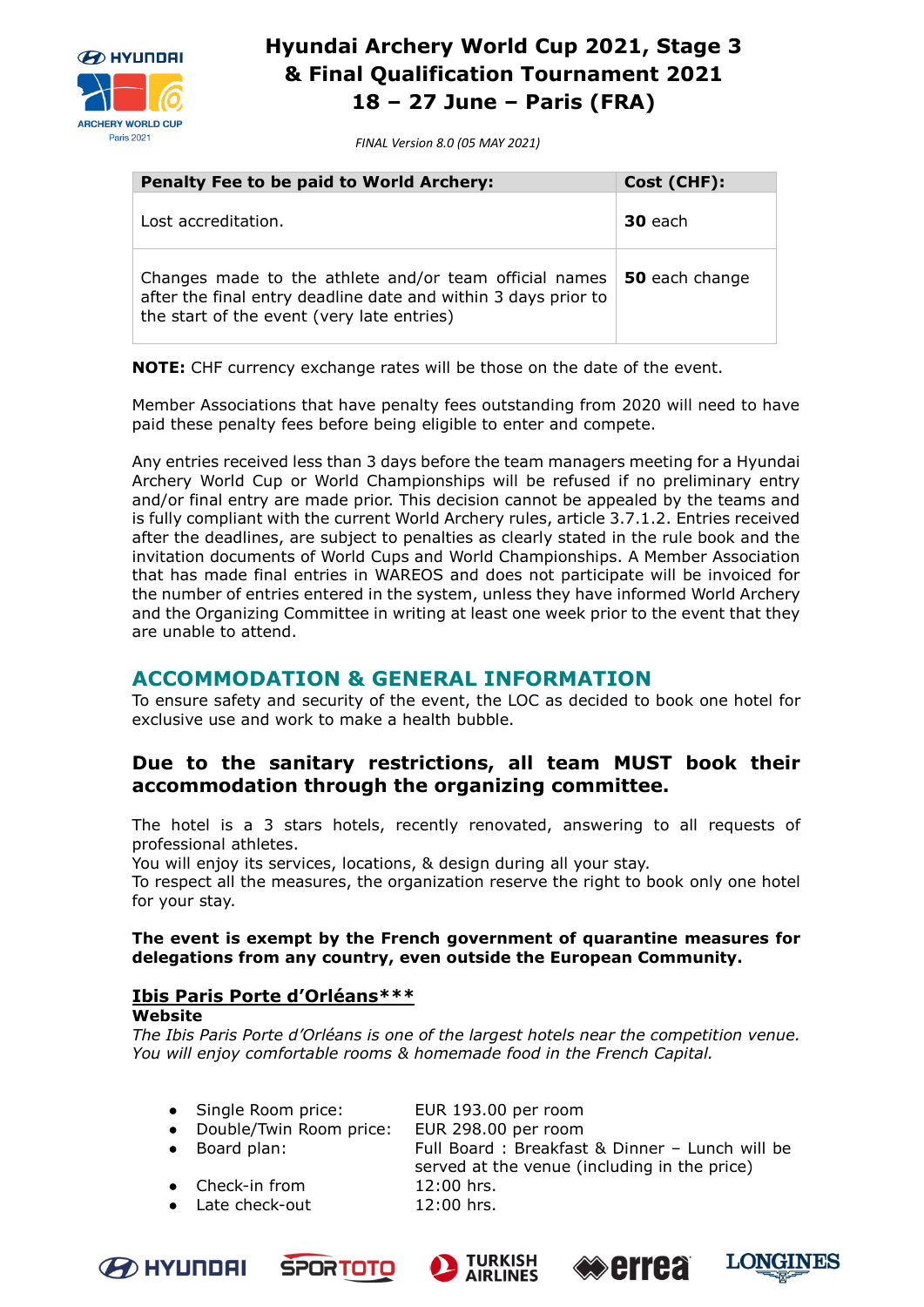

*FINAL Version 8.0 (05 MAY 2021)*







Accommodation includes **breakfast and dinner** at the hotel with non-alcoholic drinks. **Lunch** will always be served at the archery venue.

To confirm hotels reservations, a minimum of 50% deposit of the total amount is required to be bank transferred to the agency before **Friday 2 April 2021**. Total amount of the reservation will have to be paid before **Friday 14 May 2021.** The final outstanding balance shall be made via bank transfer before arrival. Accommodation cannot be guaranteed after 14 April.

### **BANK INFORMATION for ACCOMMODATION & TRANSPORTATION**

Account holder : SPARTNER AGENCY 34-36 rue de la Folie Regnault 75011 PARIS

Account : CR CENTRE EST – SUD RHONE ENTREPRISES 313 Rue de Gerland, Bâtiment A, 69007 Lyon – France IBAN FR76 1780 6008 6904 1322 2022 659 BIC AGRIFRPP878 PLEASE DO NOT MAKE HOTEL PAYMENTS TO THE ORGANIZING COMMITTEE

### **Contact to Travel Agency**

Spartner Agency Phone : +33 (0)1 79 35 09 32 Mrs. Clara BUSSIGNIES Mobile : +33 (0)6 65 01 26 94 Adress : 34-36 rue de la Folie Regnault 75011 Paris, FRANCE E-mail : archery[-teamservices@spartner-agency.com](mailto:teamservices@spartner-agency.com) Web : http://www.spartner-agency.com/









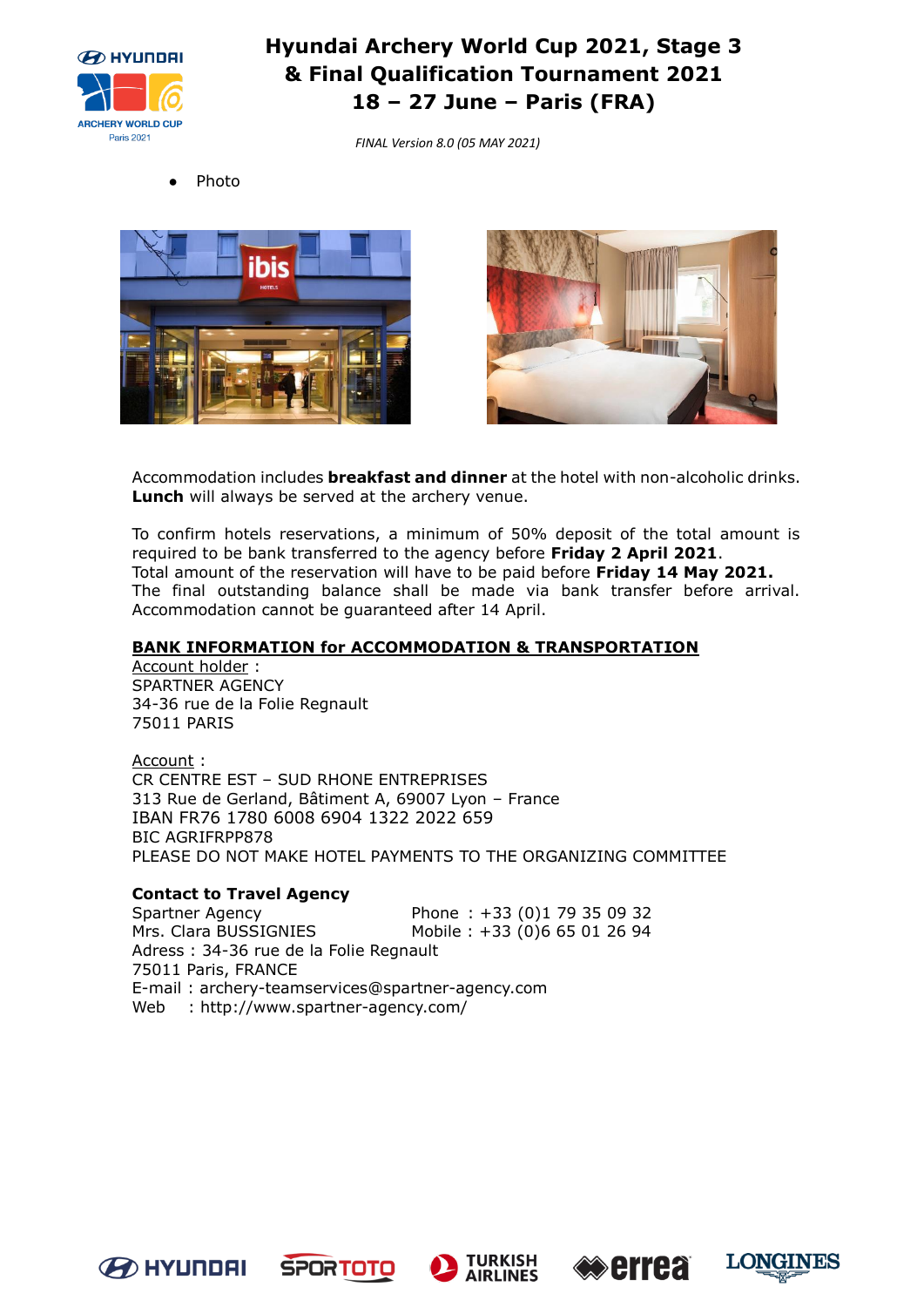

*FINAL Version 8.0 (05 MAY 2021)*

# **ENTRY FEE FQT**

| <b>Entry Fees:</b><br>Individual:                                       | <b>70 EUR</b> per athlete       |
|-------------------------------------------------------------------------|---------------------------------|
| Officials:                                                              | <b>50 EUR</b> per person        |
| Temporary Upgrade:<br>For athletes wishing to be a coach<br>temporarily | <b>30 CHF</b> per accreditation |
| $C_{11}$                                                                | 70 EIID nar naraan              |

Guest **70 EUR** per person The Guest accreditation is for persons (i.e. medical staff, additional coach…) included in the health bubble. No access to the training field nor to the competition field.

# **ENTRY FEE WC**

| <b>Entry Fees:</b>                                                      |  |  |                                 |
|-------------------------------------------------------------------------|--|--|---------------------------------|
| Individual:                                                             |  |  | 230 EUR per athlete             |
| Officials:                                                              |  |  | 115 EUR per person              |
| Temporary Upgrade:<br>For athletes wishing to be a coach<br>temporarily |  |  | <b>30 CHF</b> per accreditation |
| $C_{1122}$                                                              |  |  | 1 CA EIID nar naroon            |

Guest **160 EUR** per person The Guest accreditation is for persons (i.e. medical staff, additional coach…) included in the health bubble. No access to the training field nor to the competition field.

**COVID TESTS FEE 70 EUR** per athlete/official/guest

This fee includes all the COVID tests from arrival day of the delegations until the last test necessary before departure

You can book the COVID Test Fees for your delegation on WAREOS in the Extras section. **The payment has to be made to the LOC.**

### **PAYMENT CONDITIONS:**

The entry fees and COVID test fees should be paid in full before arrival. A balanced invoice will be provided via WAREOS.

### **BANK INFORMATION for ENTRY FEES and COVID TEST FEES:**

Bank: BNP Paribas Swift: BNPAFRPPXXX

A/C Name: Comité d'Organisation France Tir à l'Arc Federation's Address: 12 Place Georges Pompidou City and Country: 93160 Noisy Le Grand, France Telephone number: +33 (0)1 58 03 58 58 Account Number (IBAN): F76 3000 4028 3700 0111 4064 094









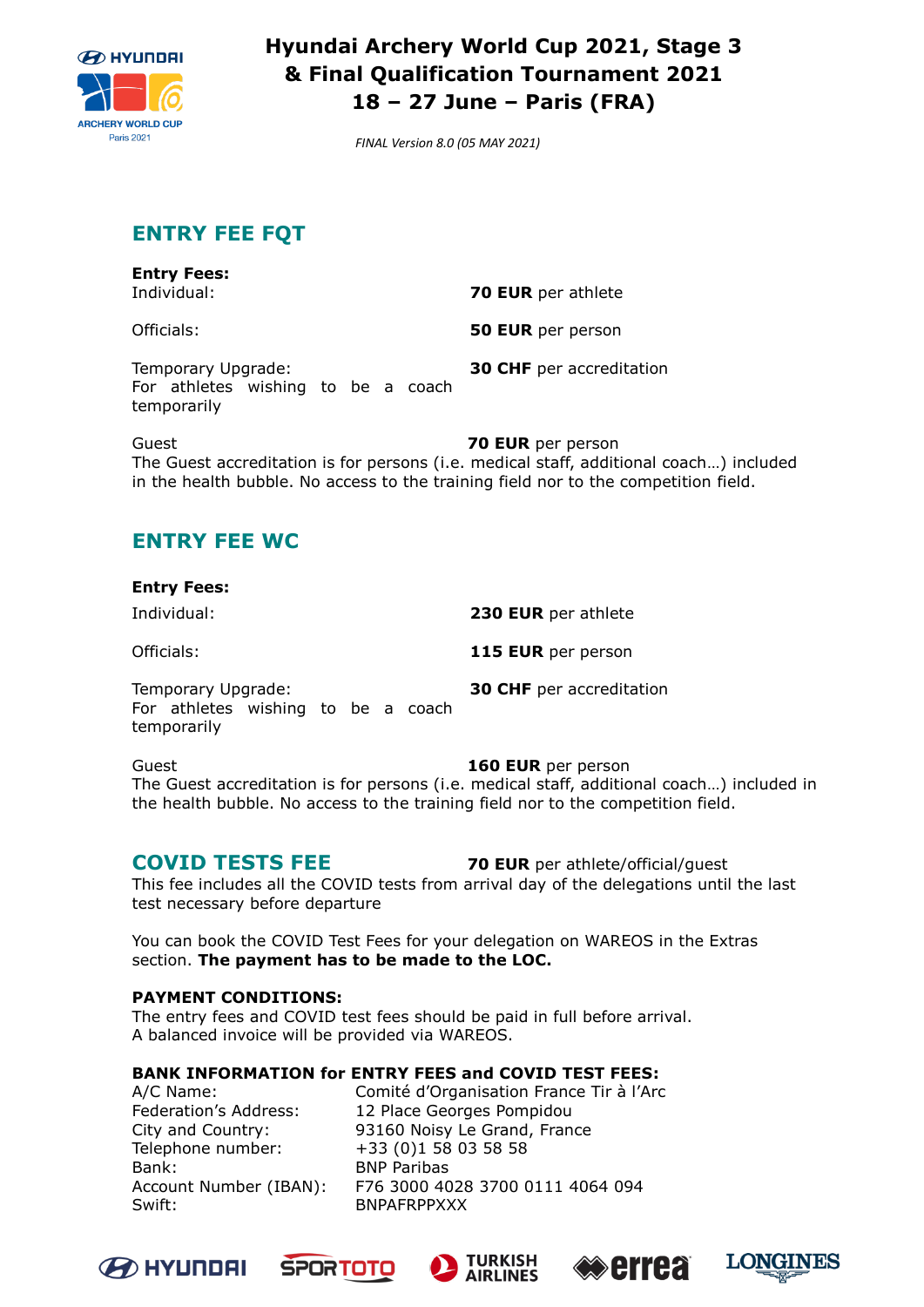

*FINAL Version 8.0 (05 MAY 2021)*

| Bank's address: | <b>BNP PARIBAS A</b>        |
|-----------------|-----------------------------|
|                 | Ile de France Institutions  |
|                 | ACI: Z02837A                |
|                 | 8-12, rue Sainte Cécile     |
|                 | 75450 Paris Cedex 09        |
|                 | <b>FRANCE</b>               |
| Email address:  | finance@france-tiralarc.org |
| City:           | Paris                       |

**NOTE**:ALL PAYMENTS SHALL BE MADE IN EUR BY BANK TRANSFER.

### **All bank charges will be paid by the participants.**

CREDIT CARDS are accepted for the payment of accommodation and transportation.

#### **Cancellations & Changes**

All cancellations and changes must be made through WAREOS:

- Cancellations received **before 16 April 2021,** a full refund of the deposit payment will be made.
- Cancellations received **after 15 April 2021**, no refund will be given.
- Refunds will be processed after the event.
- Name changes to team officials or athletes (same category and division) will be accepted up to **17:00hrs, two (2) days before official practice** without any additional charge or penalty fees.
- Should flight arrival details change last minute, please contact the Organizing Committee using the details indicated in the team managers' booklet.
- If a participant's arrival is later than the original scheduled arrival date, the room will be charged from the date of the original booking in WAREOS.
- An email will automatically notify the Organizing Committee and Member Association of any changes made in WAREOS.

### **PERSONAL HYGIENE AND HEALTH ADVICES (COVID-19)**

- Anyone due to participate in the event who is feeling ill should not attend
- Participants (athlete, volunteer, official etc.) should proactively and regularly check their health status (including taking their temperature and monitoring for any symptoms)
- Stay home and self-isolate even with minor symptoms for 10 days or more depending on national protocols, when showing any symptoms (fever, tiredness, dry cough, headache, nasal congestion, runny nose, sore throat, difficulty breathing).
- Contact a healthcare provider immediately if any respiratory illness is noted
- Masks to be worn at all times everywhere (transport, common area in the hotel, venue, training etc.) except on shooting line
- Regularly and thoroughly clean your hands with an alcohol-based hand rub or wash them with soap and water
- Avoid touching eyes, nose and mouth
- Cover your mouth and nose with your bent elbow or tissue when you cough or sneeze. Then dispose of the used tissue immediately and wash your hands
- Avoid touching high-contact surfaces such as door handles, walls or windows, etc.
- Avoid going to crowded places
- Avoid steam rooms or saunas









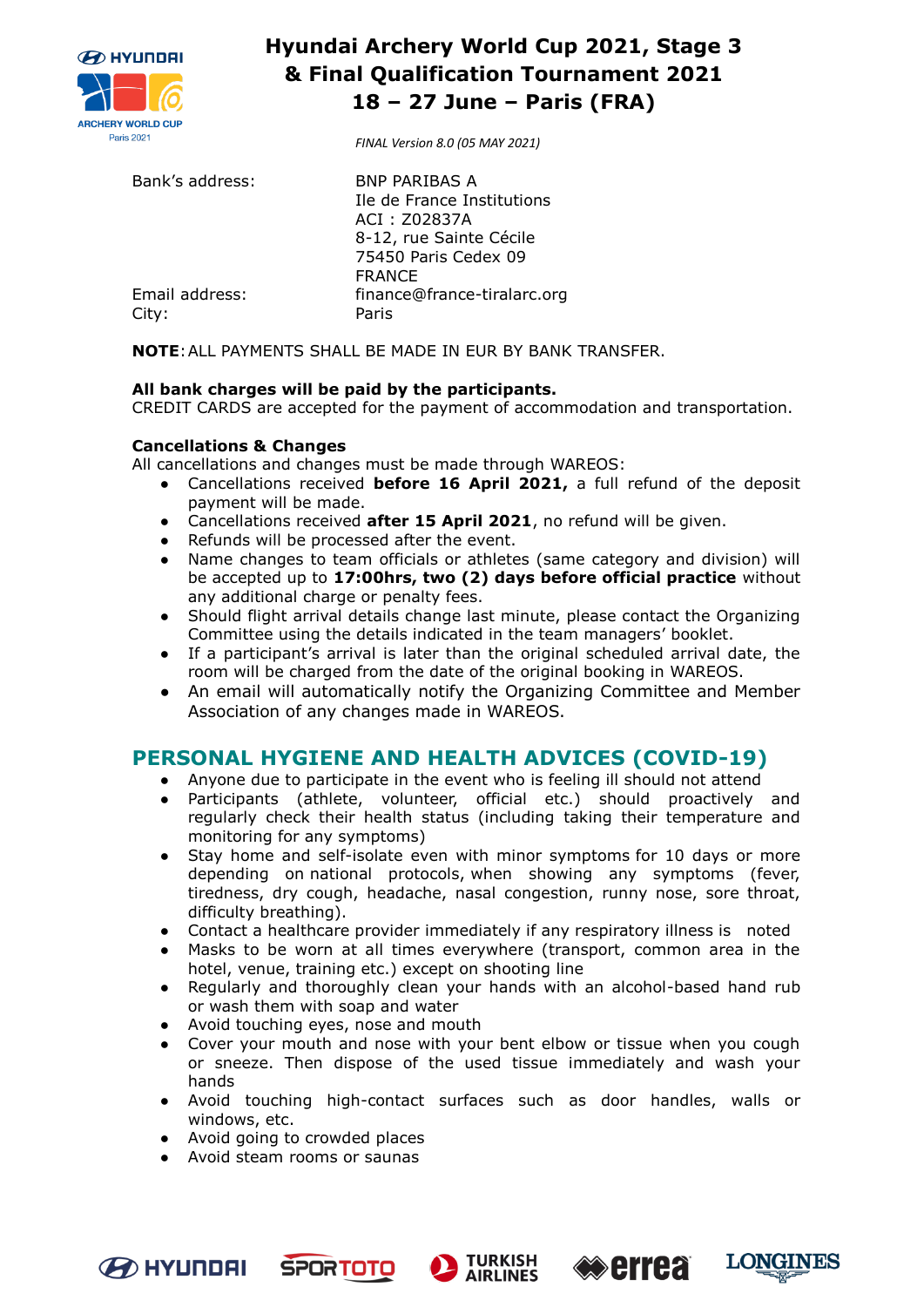

*FINAL Version 8.0 (05 MAY 2021)*

### **ADDITIONAL INFORMATION**

### **Health bubble and spectators**

Taking the sanitary situation in account the LOC works to organize the event in a health bubble. At the moment the possibility for spectators to buy tickets to attend the competitions is not guaranteed.

#### **Medical emergency contact and location**

Hospital name: Kremlin Bicêtre Hospital, Address: 78 rue du Général Leclerc, 94270 Le Kremlin-Bicêtre, Phone number: +33 (0)1 45 21 21 21

Hospital name: Hôpital Universitaire Pitié Salpêtrière, Address: 47-83 Boulevard de l'Hôpital, 75651 Paris, Phone number: +33 (0)1 42 16 00 00

#### **Local Transportation**

Local transportation will be available between official hotels and the competition venue. Transport timetables will be confirmed and provided. Buses and/or vans will set up according to Health Protocol in France.

*NOTE: From 17 June transport is going to be available to take athletes to the stadium and have lunch in there & practice.*

#### **Airport transfers**

Transportation will be provided from/to Paris Orly (ORY) and Paris Charles de Gaulle (CDG) airports to/from official hotels.

Airport Transport fee are detailed below:

|                                         | <b>PRICE per PERSON per TRANSFER</b> |               |  |  |
|-----------------------------------------|--------------------------------------|---------------|--|--|
| <b>NUMBER OF PASSENGER</b>              |                                      | $2 & +$       |  |  |
| Orly Airport <> Hotel (one way)         | <b>45 EUR</b>                        | <b>35 EUR</b> |  |  |
| CDG Airport $\langle$ > Hotel (one way) | <b>55 EUR</b>                        | <b>39 EUR</b> |  |  |
| Train Station $\langle$ Hotel (one way) | <b>40 EUR</b>                        | <b>25 EUR</b> |  |  |

#### **Training**

The training field will be available starting on **17 June 2021** at the Stade Charléty in Paris only for FQT participants and **on 21 June 2021** for the Hyundai Archery World Cup participants.

#### **The delegations will have to reserve sessions to access to the training field, to limit the number of archers shooting on the field.**

The LOC will have the capacity to propose other training facilities in archery clubs located maximum 15km around the venue on request of delegations arriving before the date of the official training on the base of first askes, first served. **The cost will be 15€/per day and per archer.**